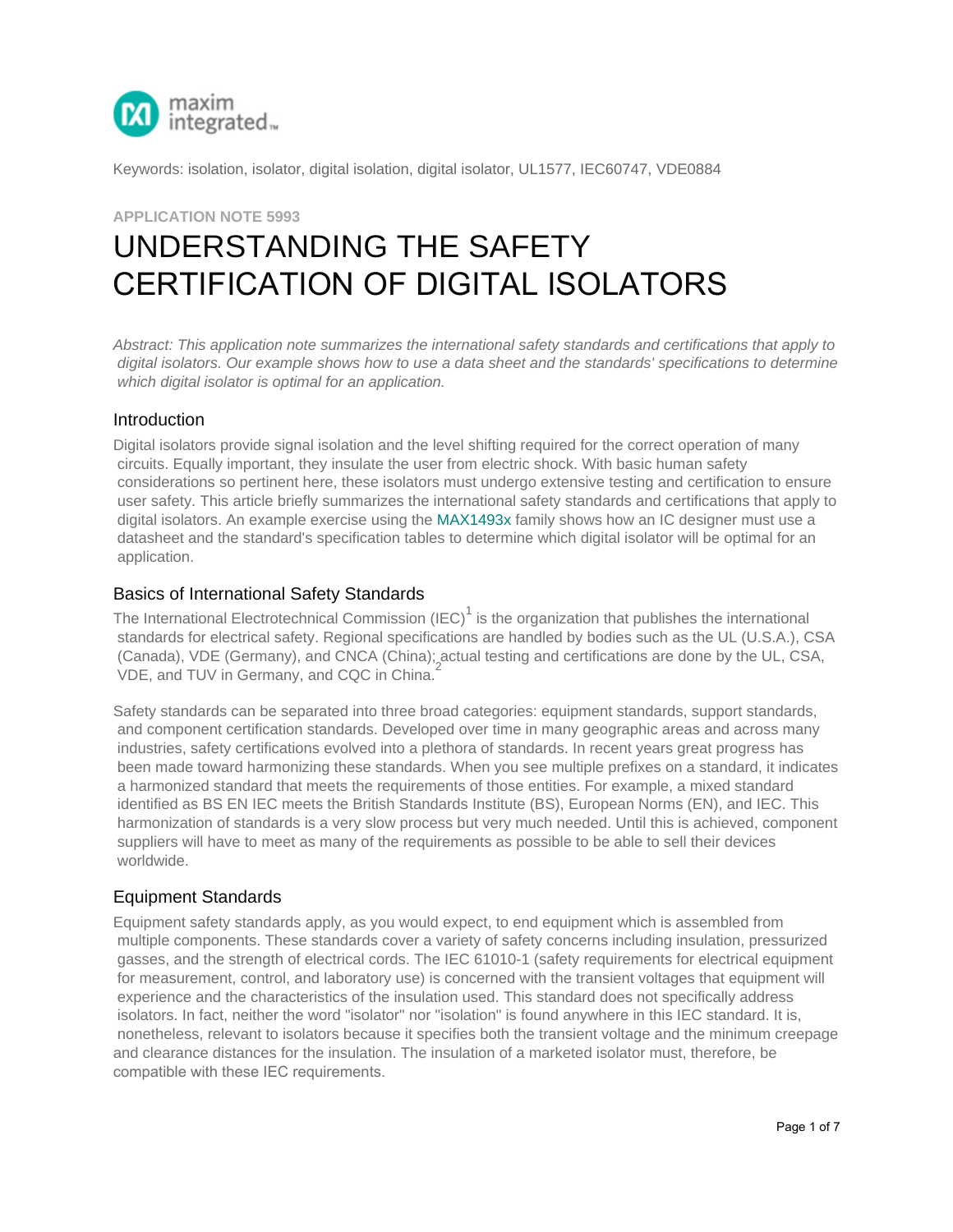# Support Standards

Support standards provide definitions, methods, or requirements that are applicable to numerous other standards. Support standards help with harmonization. An example is IEC 60664-1 (Insulation coordination for equipment within low-voltage systems). Once again this standard does not specifically mention isolation or isolator.

# Component Certification Standards

Component certification standards apply to specific components that can be used in a variety of applications. These standards define the required tests, sample size, and preconditioning. They may also define terms and information that are required for the datasheet. With a few exceptions, these standards do not set performance levels. Instead, the performance requirements are "according to the manufacturer's specifications."

# Component-Level Certifications

It will be useful now to take a quick look at the specifications that directly impact the manufacture of digital isolators.

# UL1577

The UL1577 specification is for optical isolators, but is also used to qualify capacitive and inductive isolators. The rating is based strictly on the voltage breakdown and does not include any requirements on clearance or creepage. To be certified under this standard, a device must withstand the isolation voltage,

 $V_{ISO}$  (specified by each manufacturer, usually 2.5k $V_{RMS}$  or 5k $V_{RMS}$ ), for 1 minute. In addition, the specification allows a production test of 120% of the isolation voltage for 1s. Devices passing these requirements (plus the 150% of  $V_{ISO}$  Overload Test and the Thermal Aging Test) are certified with a single protection rating. A double protection rating requires survivability to a 20kV discharge test (applied 50 times) and a 1s production test of the rated isolation RMS voltage or  $2.5$ kV $_{RMS}$ , whichever is greater.

# IEC60747-5 and VDE0884-10

The IEC is working on a capacitive and magnetic isolator specific specification (IEC60747-17), which is still in draft mode at the time of this composition. For now, the IEC60747-5 and the German VDE0884-10 standards are used to certify digital isolators.

These standards are based on a partial discharge test rather than voltage breakdown, and on the isolation withstand voltage. The partial discharge test involves ramping the voltage to the maximum transient overvoltage, V, for 60s. The voltage is then reduced to  $1.5 \times V$ , where V is the maximum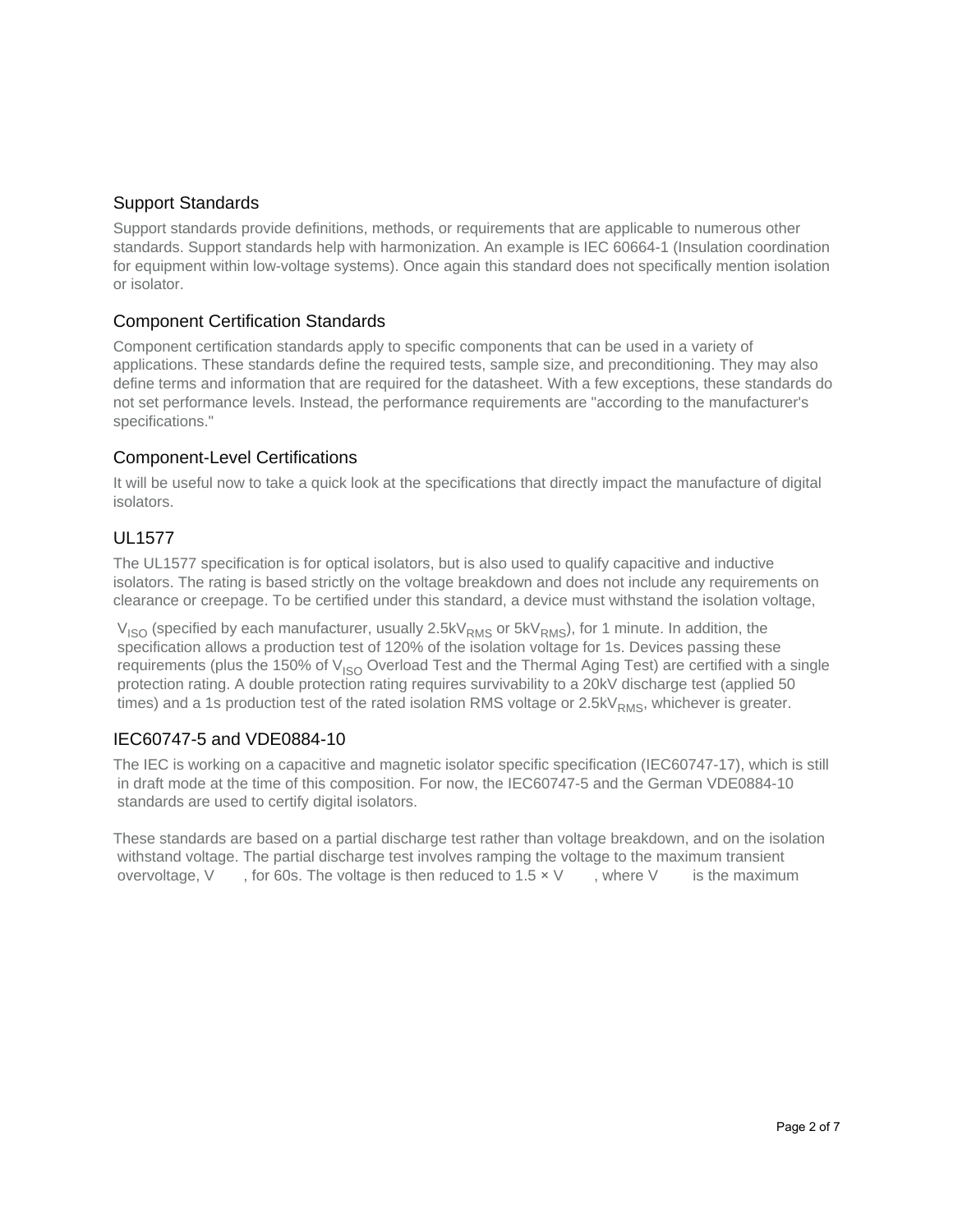IORM IORM IORM IORM IORM IORM IORM TERRIT ION THE TERRIT OF MUSTARE THE VIOR OF MUSTARE OF A CHI IS THE PEAK value of  $V_{\text{IOWM}}$ , which is the maximum working isolation voltage in RMS.) Partial discharge of up to 5pC is allowed. During production, the test time is reduced for 1s and the test voltage is 1.875  $\times$  V<sub>IORM</sub>. Once again, 5pC is the partial discharge threshold. IORM

To be granted a Reinforced Insulation certification, the VDE0884-10 includes an additional 10kV surge voltage requirement. The various insulation grades are defined in **Table 1**.

| <b>Insulation</b><br>Grade | <b>Certification Description</b>                                                                                                              |
|----------------------------|-----------------------------------------------------------------------------------------------------------------------------------------------|
| Functional                 | Insulation necessary for correct operation of equipment. No protection against shock.                                                         |
| <b>Basic</b>               | Insulation that provides basic protection against shock.                                                                                      |
| Supplementary              | Independent insulation applied to Basic Insulation to reduce the risk of electric shock in<br>the event of a failure of the Basic Insulation. |
| Double                     | Insulation consists of both Basic and Supplementary Insulation grades.                                                                        |
| Reinforced                 | Single insulation system that provides a degree of protection against electric shock<br>equivalent to Double Insulation.                      |

#### **Table 1. Definition of Insulation Grades**

Basic Insulation protects against shock as long as the insulation remains intact. However, a redundant (supplementary) system is usually required to protect operators from shock in case one of the insulations fails. Reinforced Insulation is a single insulation system which provides protection equivalent to Double Insulation.

# System-Level Certifications

The IEC also has a series of standards which provides certifications at the system level. The system-level standards most used for applications requiring isolation are:

- IEC60950-1: information technology equipment
- IEC61010-1: measurement, control and lab equipment
- IEC60601-1: medical equipment

In addition to Functional Insulation certification, system-level certifications specify the insulation levels required to protect the user from shock. They include physical dimensions, such as creepage and clearance, environmental conditions, and of course, the ability of the device to withstand specific test voltages.

#### Creepage and Clearance

Creepage is the shortest distance along the surface of the insulating material between two conductive parts, i.e., two pins. Clearance is the shortest distance in air between those same two surfaces. (Clearance does not need to be line of sight.) See **Figure 1**.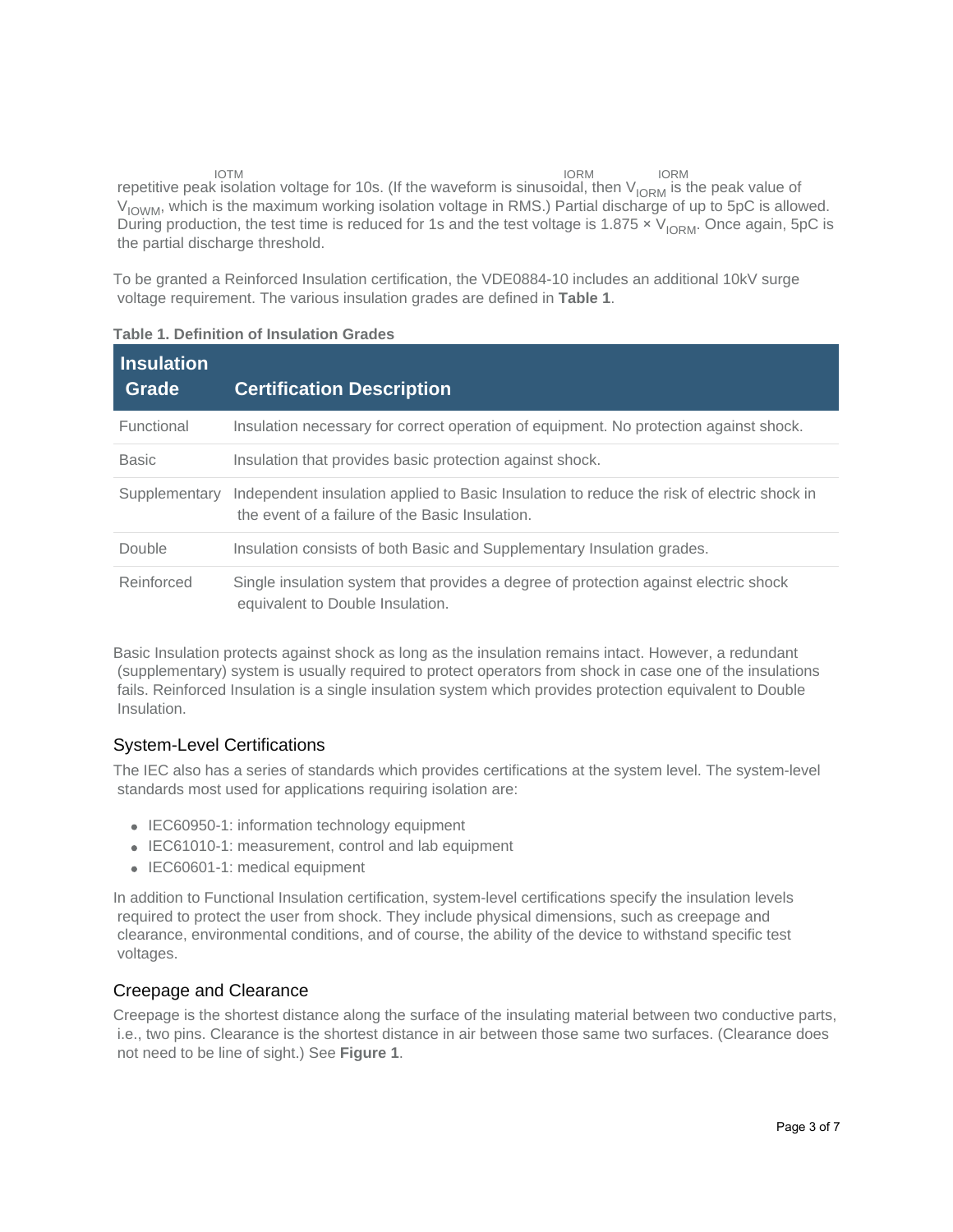#### *Figure 1. Creepage and clearance for semiconductor packages.*

For simple geometries, creepage and clearance may be the same, but normally creepage is larger than clearance. The requirements for creepage can be reduced based on the comparative tracking index (CTI), which is the measure of the electrical breakdown (tracking) properties of the insulating material. A higher CTI allows for smaller creepage. **Table 2** shows the material classification according to the CTI index.

| <b>Material Group</b> | <b>Comparative Tracking Index (CTI)</b> |
|-----------------------|-----------------------------------------|
|                       | 600<br><b>CTI</b>                       |
|                       | $400$ CTI < 600                         |
| Illa                  | $175$ CTI < 400                         |
| IIIb                  | $100$ CTI < 175                         |

**Table 2. Comparative Tracking Index**

Another characteristic that determines the creepage requirements is the level of contamination in the environment, specified by the pollution degree. A higher level of pollution will require higher creepage. Pollution degree is classified according to **Table 3**.

#### **Table 3. Pollution Degree Classifications**

| <b>Classification Classification Description</b> |  |
|--------------------------------------------------|--|
|                                                  |  |

Pollution Degree No pollution or dry, non-conductive pollution occurs.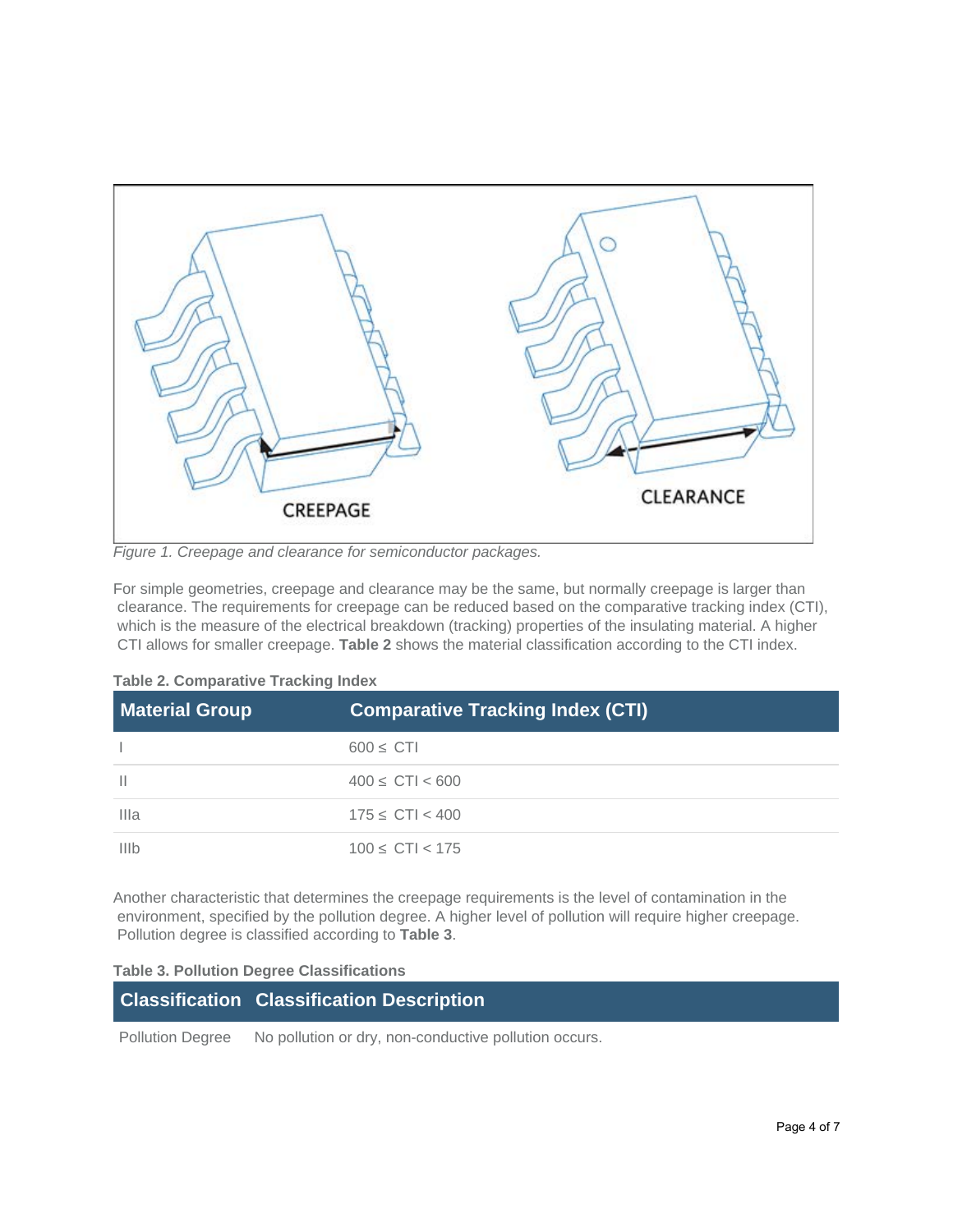# **Classification Classification Description**

| <b>Pollution Degree</b>      | No pollution or dry, non-conductive pollution occurs.                                                                                |
|------------------------------|--------------------------------------------------------------------------------------------------------------------------------------|
| <b>Pollution Degree</b>      | Normally, non-conductive pollution can occur. The occasional, temporary conductivity<br>caused by condensation is expected to occur. |
| <b>Pollution Degree</b><br>3 | Subject to conductive pollution or to dry non-conductive pollution that could become<br>conductive because of condensation.          |
| <b>Pollution Degree</b><br>4 | The pollution is conductive.                                                                                                         |

Together, the pollution degree classification and the highest working voltage in which the system will be operating determine the creepage requirements for IEC certification per the IEC specs noted above. For example, **Table 4** lists the minimum creepage requirements in millimeters under IEC60950-1.

|                                          | <b>Pollution</b>                              |                            |                               |                                               |                            |                               |                                        |
|------------------------------------------|-----------------------------------------------|----------------------------|-------------------------------|-----------------------------------------------|----------------------------|-------------------------------|----------------------------------------|
|                                          | Degree 1                                      |                            | <b>Pollution Degree 2</b>     |                                               |                            | <b>Pollution Degree 3</b>     |                                        |
| Working<br><b>Voltage (RMS</b><br>or DC) | <b>Material</b><br>Group I, II,<br>Illa, Illb | <b>Material</b><br>Group I | <b>Material</b><br>Group<br>Ш | <b>Material</b><br>Group IIIa,<br><b>IIIb</b> | <b>Material</b><br>Group I | <b>Material</b><br>Group<br>Ш | <b>Material</b><br>Group IIIa,<br>IIIb |
| 50                                       | 0.18                                          | 0.6                        | 0.85                          | 1.2                                           | 1.5                        | 1.7                           | 1.9                                    |
| 100                                      | 0.25                                          | 0.71                       | 1.0                           | 1.4                                           | 1.8                        | 2.0                           | 2.2                                    |
| 200                                      | 0.42                                          | 1.0                        | 1.4                           | 2.0                                           | 2.5                        | 2.8                           | 3.2                                    |
| 250                                      | 0.56                                          | 1.25                       | 1.8                           | 2.5                                           | 3.3                        | 3.6                           | 4.0                                    |
| 400                                      | 1.0                                           | 2.0                        | 2.8                           | 4.0                                           | 5.0                        | 5.6                           | 6.3                                    |
| 500                                      | 1.3                                           | 2.5                        | 3.6                           | 5.0                                           | 6.3                        | 7.1                           | 8.0                                    |

| Table 4. Basic Insulation Creepage Requirements in mm per IEC609501-1 |  |  |
|-----------------------------------------------------------------------|--|--|
|-----------------------------------------------------------------------|--|--|

The values in Table 4 are for Basic Insulation certification. Creepage requirements for Reinforced Insulation certificatio are 2x the values listed in Table 4.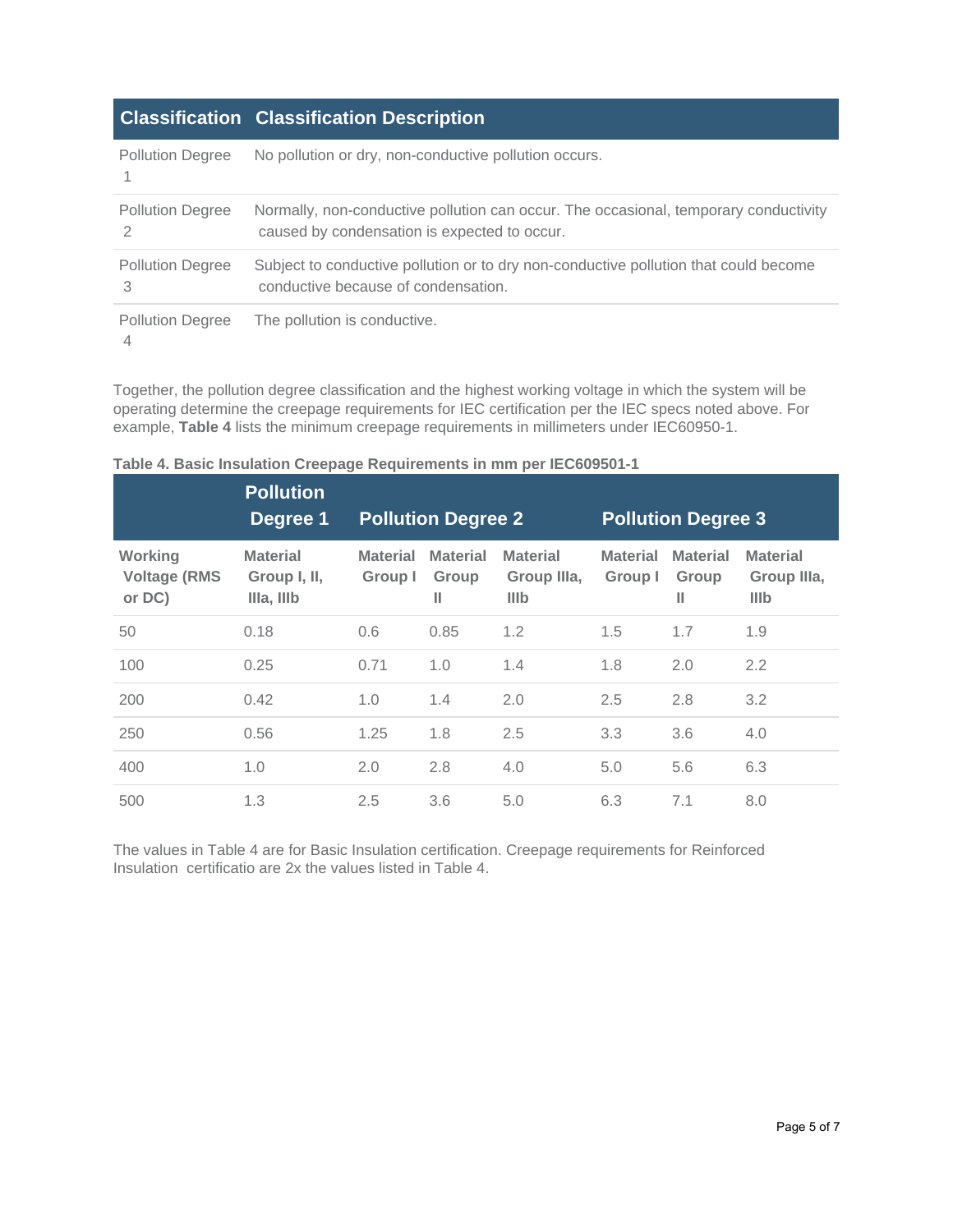The IEC60950-1 also specifies the voltage used for testing electrical strength, held for 60s, based on the equipment's working voltage and the appropriate grade of insulation certification sought (i.e., Functional, Basic, Supplemental, or Reinforced). **Table 5** summarizes the test voltages required, assuming an Overvoltage Category II (portable equipment supplied from a wall outlet).

|  | <b>Table 5. Test Voltages for Electric Strength Tests</b> |  |  |
|--|-----------------------------------------------------------|--|--|
|  |                                                           |  |  |

|                         | <b>Working Voltage</b>       |                                                     |                                                |  |  |  |
|-------------------------|------------------------------|-----------------------------------------------------|------------------------------------------------|--|--|--|
| <b>Insulation Grade</b> | $\leq$ 210 $V_{PK}$<br>or DC | 210V <sub>PK</sub> < U 410 V <sub>PK</sub><br>or DC | $410V_{PK}$ < U 1.41 kV <sub>pK</sub><br>or DC |  |  |  |
|                         | <b>Test Voltage</b>          |                                                     |                                                |  |  |  |
| Basic $(V_{RMS})$       | 1.000                        | 1.500                                               | 2.814                                          |  |  |  |
| Reinforced $(V_{RMS})$  | 2,000                        | 3,000                                               | 3.000                                          |  |  |  |

# Applying the Data to an Application

The minimum creepage/clearance for digital isolators certified by one of the standards noted above must be listed in their datasheet. We will use the above information as an example, Assume that you are considering two isolators, available in both narrow-body and wide-body SO packages. Your application is telecom equipment powered by 220VAC. You want to determine which component package is optimal for the application. From Table 4, the designer will need 8.0mm of creepage ( $250V<sub>RMS</sub>$ , pollution degree 3, and Reinforced insulation certification category) for Material Group III or 6.4mm of creepage for Material Group I. The wide-body SO package would meet either requirement. If the narrow-body device was preferred for the application, some form of conformal coating may be needed. Finally, Table 5 indicates that the device will need to pass the 3kV test voltage for a Reinforce[d insulation rating.](http://www.iec.ch/index.htm)

# **Conclusion**

Signa[l isolation is a necessity in today](http://www.cnca.gov.cn/cnca/cncatest/20040420/column/227.htm)'[s circuits not only for functio](http://www.cnca.gov.cn/cnca/cncatest/20040420/column/227.htm)nality, but equally important, to provide the u[ser with the re](http://www.tuv.com/)quired protection from el[ectric shock. The d](http://www.tuv-sud.com/)esigner is aided—or confused—today by the slew [of international and region](http://www.cqc.com.cn/english/)al standards and certifications that are available. While a digital isolator is not specifically mentioned in IEC standards today, the UL1577, IEC60747-5, VDE0884-10 standards are the key component-level certifications required for digital iso[lators](http://www.edn.com/design/analog/4438582/Understanding-the-safety-certification-of-Digital-Isolators). Additionally, certification under the IEC60950-1, IEC61010-1, and IEC60601-1 standards may be required, depending on the end application.